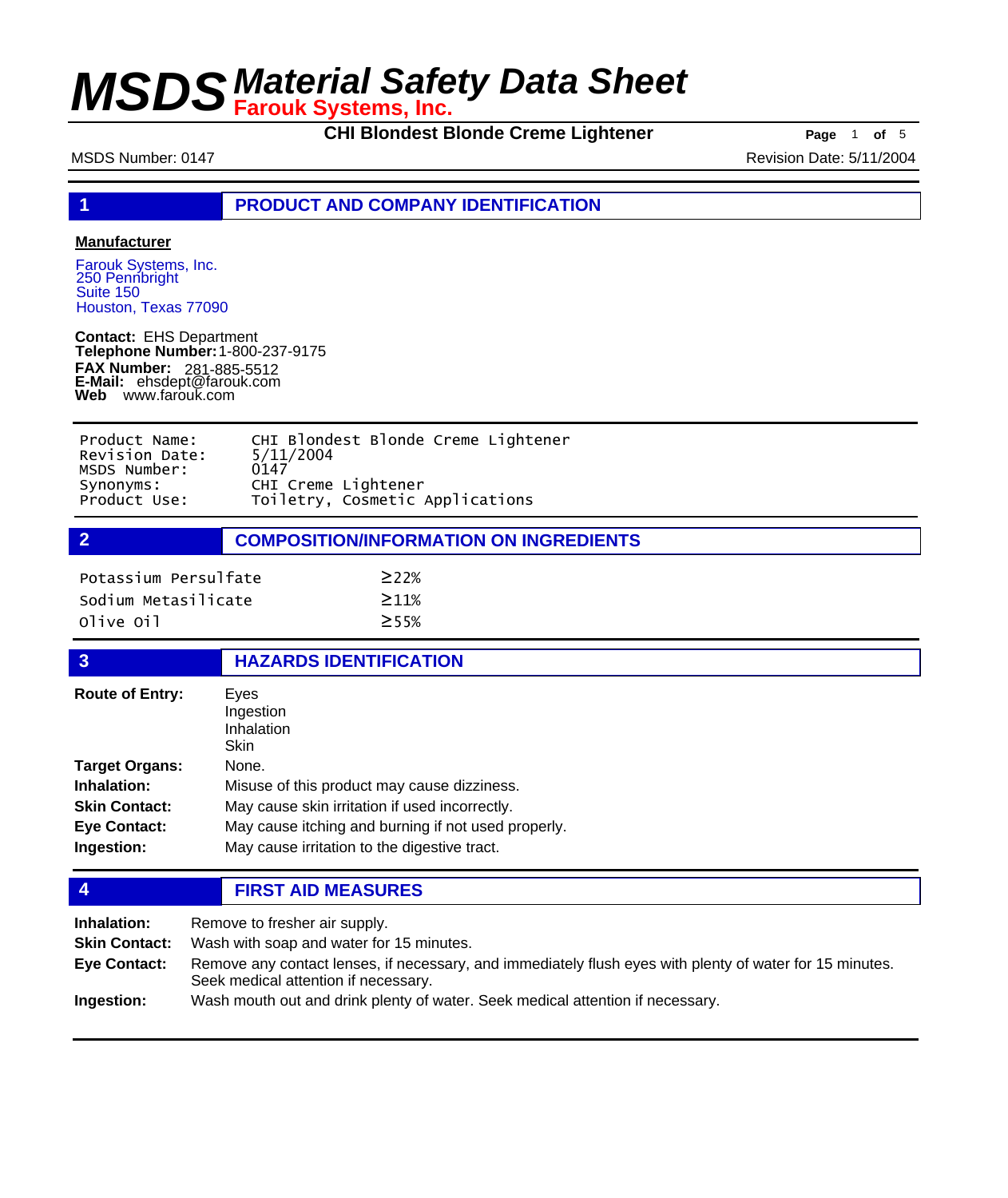**CHI Blondest Blonde Creme Lightener Page** 2 of 5

MSDS Number: 0147 Revision Date: 5/11/2004

**5 FIRE FIGHTING MEASURES**

FLASHPOINT AND METHOD: Not applicable. FLAMMABLE LIQUIDS: Not available. AUTO IGNITION TEMP: None. FLAMMABLE CLASS: None. BURNING RATE OF SOLID: Not available GENERAL HAZARDS: Evacuate personnel downwind of fire to avoid inhalation of fumes and smoke. EXTINGUISHING METHODS: Chemical type foam, Dry Chemical, Water Fog HAZARDOUS COMBUSTION PRODUCTS: None. FIRE FIGHTING PROCEDURES: This product is not flammable.However, hazardous decomposition and combustion products may be formed in a fire situation. Cool exposed containers with water spray to prevent overheating. FIRE FIGHTING EQUIPMENT: Respiratory and eye protection are required for fire fighting personnel. Full protective equipment (Bunker Gear) and

self contained breathing apparatus (SCBA) should be used for all indoor fires and significant outdoor fires. For small outdoor fires, which may be easily extinguished with a portable fire extinguisher, use of a SCBA may not be needed.

### **6 ACCIDENTAL RELEASE MEASURES**

SMALL SPILL: When a spill occurs, use absorbent material on the substance. Dispose of the material according to all local, state and federal regulations. Always use an absorbent material when cleaning up a spill.

ENVIRONMENTAL PRECAUTIONS: Avoid run-off or release into sewers, stormdrains and waterways.

GENERAL PRECAUTIONS: Remove containers away from flammable materials.

#### **7 HANDLING AND STORAGE** Use appropriate personal protective equipment as specified in Section 8. Handle in a manner consistent with good household/personal techniques and practices. **Handling Precautions:** Keep containers/bottles securely sealed when not in use. Store in cool/dry conditions that do not exceed room temperature. Try to store product in temperatures between 40°F to 90° F. **Storage Requirements:**

### **8 EXPOSURE CONTROLS/PERSONAL PROTECTION**

These recommendations provide general guideance for handling this product safely. Because specific use conditions may vary, safety procedures should be developed for each specific application of this product. When developing procedures, always consider potential waste, disposal and personal safety issues. **Engineering Controls:** EYES AND FACE: For reasonable foreseeable uses of this product, eye and face protection is not required. SKIN: For reasonable foreseeable uses of this product, skin protection is not required. RESPIRATORY: For reasonable foreseeable uses of this product, respiratory protection is not required. **Protective Equipment:** EXPOSURE GUIDELINES: Overexposure is unlikely. Since all parameters cannot be foreseen, the use of engineering controls to reduce exposure may be necessary.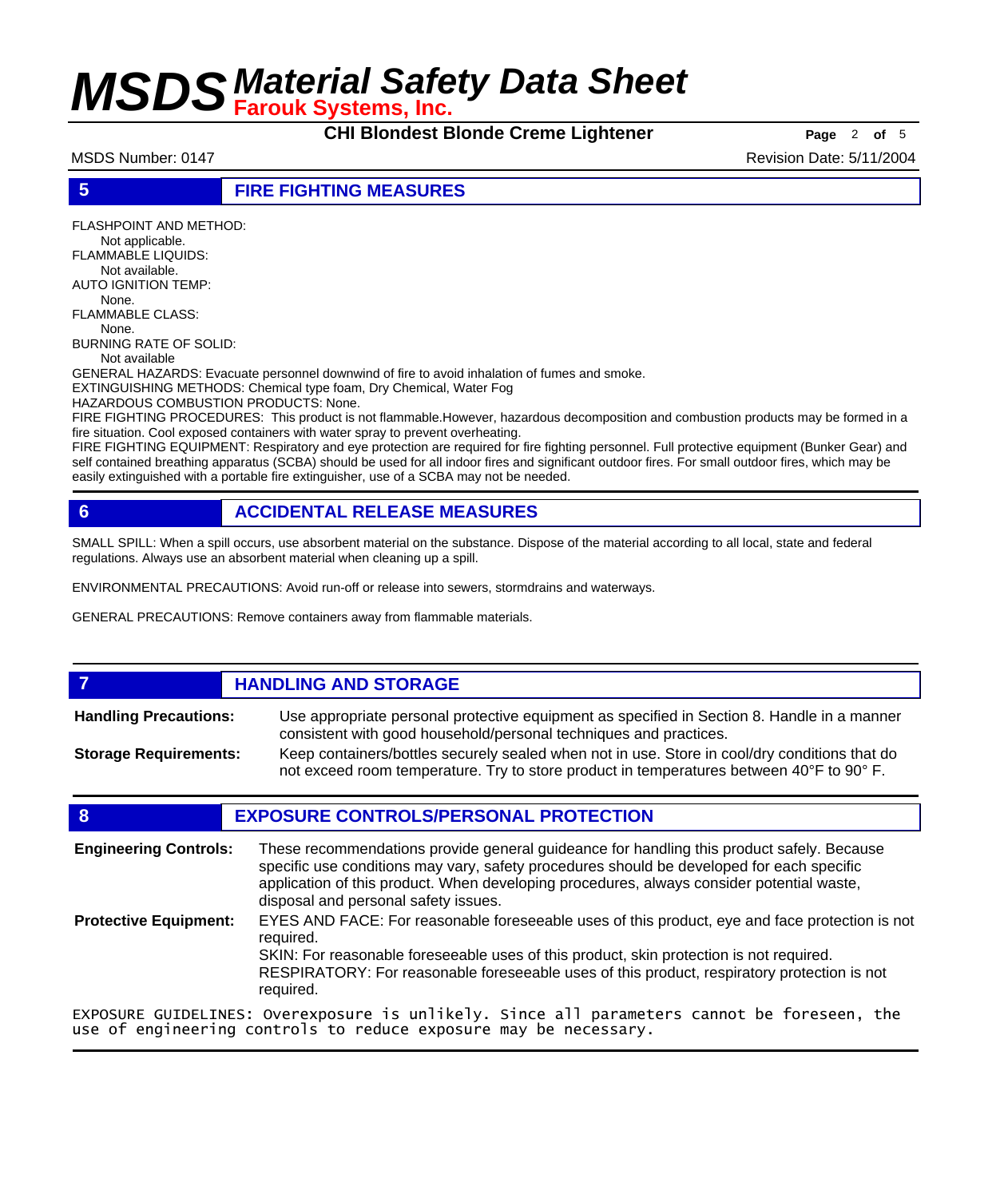**CHI Blondest Blonde Creme Lightener Page** 3 of 5

MSDS Number: 0147 Revision Date: 5/11/2004

### **9 PHYSICAL AND CHEMICAL PROPERTIES**

**Appearance:** Pale, greyish-purple color **Physical State:** Creme **Odor:** Pleasant, grape fragrance **pH:** 10.5 - 11.5 **Vapor Pressure:** N/A **Vapor Density:** N/A

### **Boiling Point:** N/A **Freezing/Melting Pt.:** N/A **Solubility:** Soluble in water. **Spec Grav./Density:** N/A

| 10                                    | <b>STABILITY AND REACTIVITY</b>                                               |
|---------------------------------------|-------------------------------------------------------------------------------|
| <b>Stability:</b>                     | YES.                                                                          |
| <b>Conditions to avoid:</b>           | None.                                                                         |
| Materials to avoid (incompatability): | Keep away from strong acids, reducing chemicals and heavy metals.             |
|                                       | Hazardous Decomposition products: Releases oxygen which may intensify a fire. |
| <b>Hazardous Polymerization:</b>      | Will Not Occur.                                                               |

### **11 TOXICOLOGICAL INFORMATION**

ACUTE: DERMAL LD50: Not available. ORAL LD50: Not available. INHALATION LC50: Not available. EYE EFFECTS: This product may cause irritation to eyes if not used under normal conditions. TARGET ORGANS: NONE. SENSITIZATIONS: Not available. CARCINOGENICITY: IARC: Listed by IARC - No. NTP: Listed by NTP - No. OSHA: Listed by OSHA - No.

MUTAGENICITY: Not available. REPRODUCTIVE EFFECTS: None. TERATOGENIC EFFECTS: Not available.

### **12 ECOLOGICAL INFORMATION**

ENVIRONMENTAL DATA: Not available. ECOTOXICOLOGICAL INFO: Not available. DISTRIBUTION: Not available. CHEMICAL FATE INFO: Not available.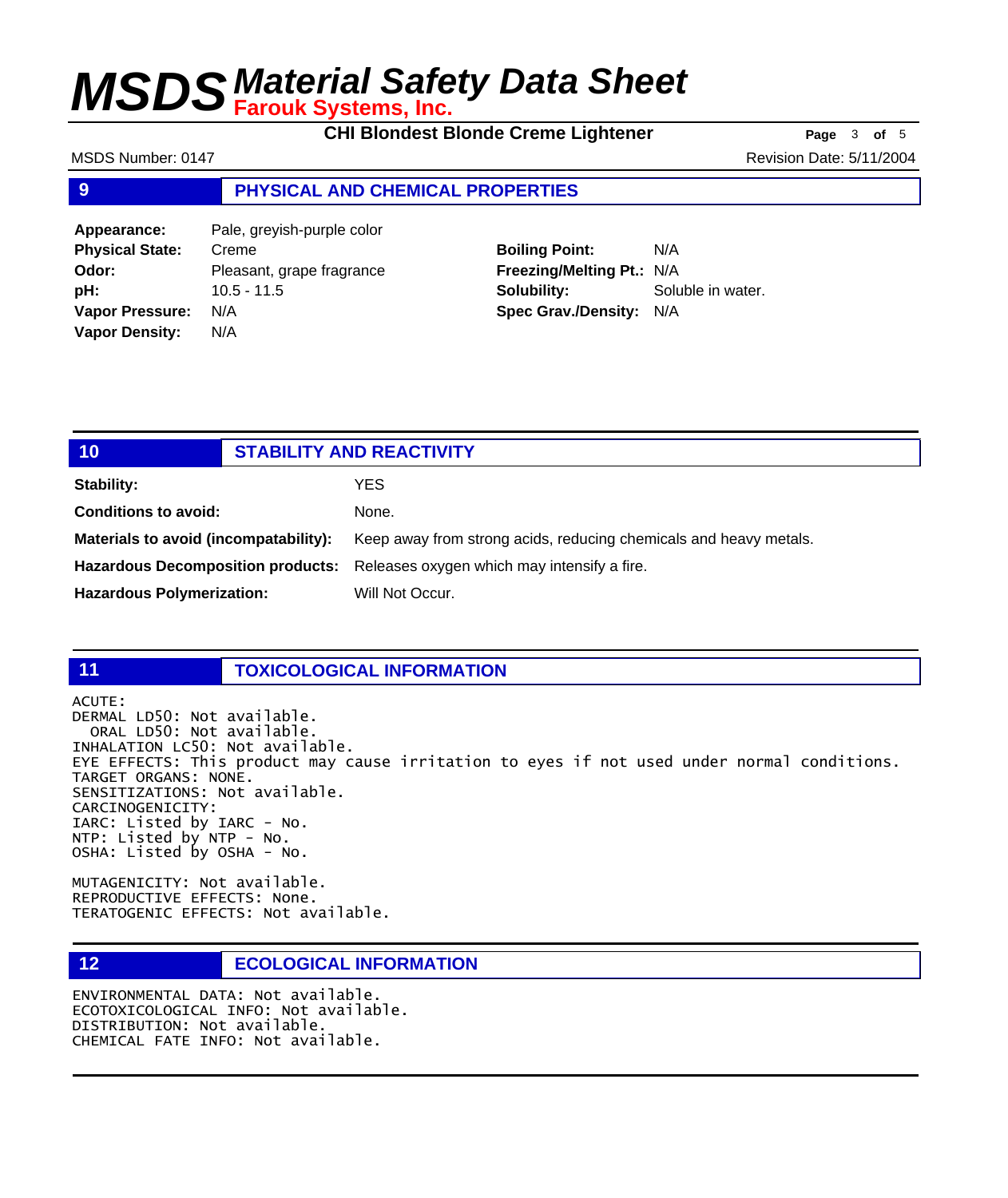**CHI Blondest Blonde Creme Lightener Page** 4 of 5

MSDS Number: 0147 Revision Date: 5/11/2004

Class: 5.1 - Oxidizer

### **13 DISPOSAL CONSIDERATIONS**

US EPA Waste Number and Descriptions:

DISPOSAL METHOD: Controlled release of diluted product into a biological wastewater treatment plant. COMPONENT WASTE NUMBER: No EPA Waste Numbers are applicable for this product's components. DISPOSAL INSTRUCTIONS: Dispose of waste material according to local, state and federal rules and regulations.

**14 TRANSPORT INFORMATION**

This product is regulated as a hazardous material by the United States (DOT) or Canadian (TDG) transportation regulations.

DOT CLASSIFICATION: Shipping Name: Consumer Commodity Class: ORM-D IMDG CLASSIFICATION: Shipping Name: Oxidizing Liquid, nos(Potassium Persulfate mixture) - UN3139, PG III

IATA CLASSIFICATION: Shipping Name: Oxidizing Liquid, nos (Potassium Persulfate mixture) - UN3139, PG III Class: 5.1 - Oxidizer Pkg Inst - Y514

1-800-424-9300 1-703-527-3887 Outisde the United States CHEMTREC

### **15 REGULATORY INFORMATION**

UNITED STATES: SARA TITLE III (Superfund Amendments and Reauthorization Act) 311/312 HAZARD CATEGORIES Fire: No. Pressure Generating: No. Reactivity: No. Acute: No. 313 REPORTABLE INGREDIENTS: Not applicable. TITLE III NOTES: None. CERCLA(Comprehensive Response, Compensation, and Liability Act) CERCLA RQ: None. TSCA(Toxic Substance Release Act) TSCA REGULATORY: All ingredients are listed in the TSCA Inventory. CANADA: WHMIS(WORKER HAZARDOUS MATERIAL INFORMATION SYSTEM) This product is WHMIS controlled. CANADIAN INGREDIENT DISCLOSURE LIST: Sodium Metasilicate. CANADIAN ENVIRONMENTAL PROTECTION ACT: All intentional ingredients are listed on the DSL(Domestic Substance List). EUROPEAN COMMUNITY: EU REGULATORY: All intentional ingredients are listed on the European's EINECS Inventory. STATE REGULATIONS: Not available. LOCAL REGULATIONS: Not available.